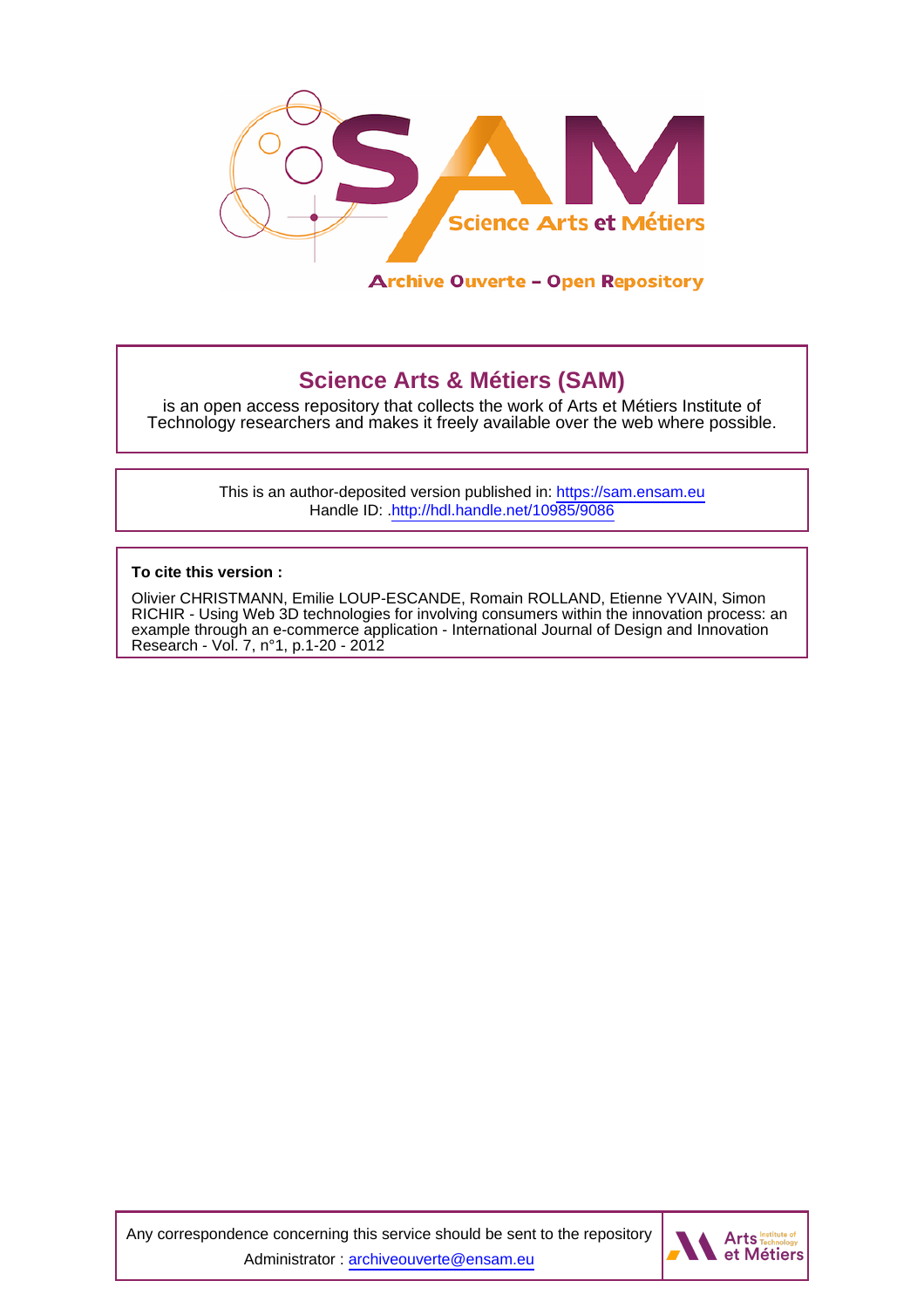# **Using Web 3D technologies for involving consumers within the innovation process: an example through an e-commerce application**

**Olivier Christmann1, Emilie Loup-Escande1, Romain Rolland1, Etienne Yvain1, Simon Richir1**

**1 LAMPA – Arts et Métiers ParisTech** *2 Bd du Ronceray 49000 Angers { olivier.christmann, emilie.loup-escande, romain.rolland; etienne.yvain, simon.richir}@ensam.eu*

ABSTRACT*. This paper aims to show to what extent the Web3D is an advantage for implementing the Living Lab approach. In order to achieve this objective, we develop a project the context of an Action-Research. A state-of-the-art of Web3D solutions for ecommerce enabled us to select the most suitable functionalities and properties for designing a 3D gates configurator for consumers. A panel of Twenty-seven participants evaluated this tool. Results show that an interactive 3-dimensional visualization of the object is an advantage for the sale, because a single image does not usually allow user to imagine the product in its future environment. The use of Web3D for e-commerce enables consumers to be involved in the design process for co-creating solutions, which is one of the main aspects of the Living Lab approach.*

RESUME*. Cet article montre dans quelle mesure le Web3D est un avantage pour développer une approche Living Lab. Pour mener à bien cet objectif, nous avons développé un projet dans le contexte d'une action-recherche. Un état de l'art portant sur les solutions Web3D pour le e-commerce nous a permis de sélectionner les fonctionnalités les plus appropriées et les propriétés pour la conception d'un configurateur 3D de portails destiné à du grand public. Vingt-sept participants ont évalué cet outil. Les résultats montrent qu'une visualisation d'un objet en 3 dimensions est un avantage pour la vente, car une seule image ne permet généralement pas à l'utilisateur d'imaginer le produit dans son environnement futur. L'utilisation du Web3D pour le e-commerce donne au client la possibilité de s'impliquer dans le processus de conception. Ce point constitue une première réponse à une question de recherche sur le rôle et la définition des Living Labs.*

*KEYWORDS: Internet, e-commerce, Web3D, Living Lab*

*MOTS-CLES : Internet, e-commerce, Web3D, Living Lab*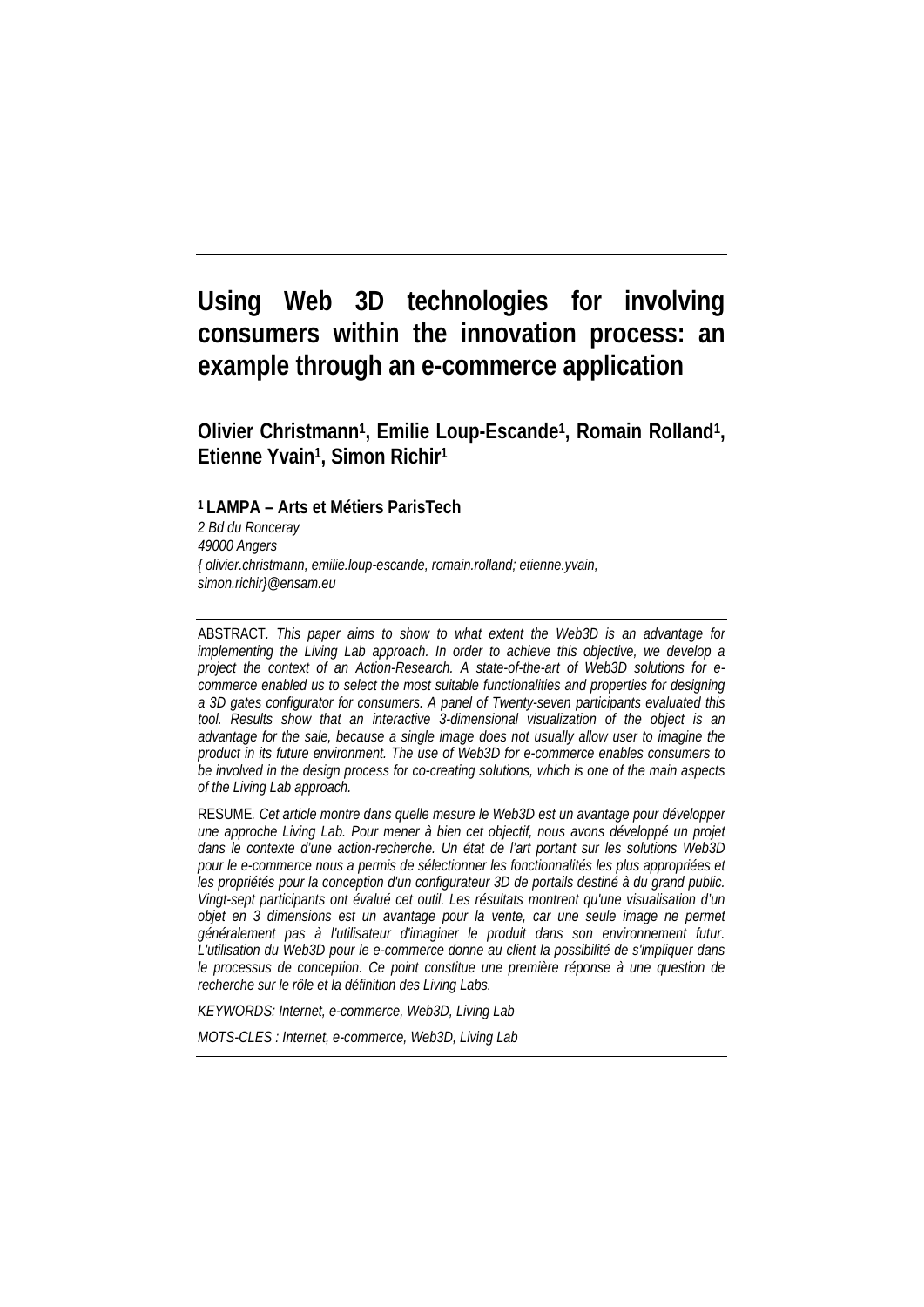## **1. Introduction**

The aim of this paper is therefore to illustrate the interest of Web3D technologies for the implementation of a Living Lab approach, through a concrete design case of an e-commerce 3D platform allowing gates setup and customization. Through a technological and competitive benchmark (i.e. the comparative presentation of competing or similar solutions) and the needs of the consumers, we selected all the features we have implemented in the functional demonstrator. This one supports the experimentation, which we conducted with a panel of 27 participants, to assess the interest of 3D modelling within an e-commerce website addressing the involvement of consumers in the configuration stage of the sale process. This first experiment does not consist to compare our demonstrator with existing solutions, because it was intended to support our experimentation scenario. This explains the reason why we don't evaluate the usability in depth.

The work reported here aims to give key elements regarding this issue. The context was an Action-Research<sup>[1](#page-2-0)</sup> conducted in the framework of an industrial project initiated by the firm "Groupe Maine", specialized in the extrusion of plastics and PVC profiles. To optimize the management of orders and respond quickly to consumers' needs, the company made (under AutoDesk Inventor) a parametric model of gates for each range, namely 5 parametric models. This company wants to overhaul its orders management system to provide optimum service to the customer (the buyer of the gates) by allowing him to make his order directly online (currently the consumer must talk to a representative). Using parametric models, the user should be able to achieve its own configuration and get the 3D model of the gates suitable for his project. Finally, he will be able to view "his" gates in its future environment, using a picture of his house or his building for example. This project contributed to the design of 3D gates configurator that is the support of the empirical study described in this paper. From this study, we also aimed to produce scientific knowledge about the use of Web3D technologies in the industrial field. To sustain this issue and in comparison with previous works, we propose to evaluate a solution dedicated to online sales. After the evaluation, we will be able to define the advantages of the designed Web3D business solution, and thus to provide recommendations for the design of platforms of e-commerce offering advanced features and a high support of the third dimension

This paper is structured as follows. The following section explains why the Web3D enables the implementation of a Living Lab approach allowing users/consumers to innovate. The Section 3 describes and compares, according to different criteria, the existing solutions using Web3D technologies in the field of e-commerce and more generally the solutions for viewing 3D models of different gate types. The results of this comparison are used to design our application of e-commerce of gates. Features and properties of 3D configurator are presented in Part 4. Section 5 describes the issue we want to answer and the experimentation that we conducted for this purpose. The results, presented in Section 5, are discussed in Section 6. We conclude this section by a summary of results and the

<span id="page-2-0"></span><sup>&</sup>lt;sup>1</sup> For a discussion on Action-Research, see [Allard-Poesi et al., 2003]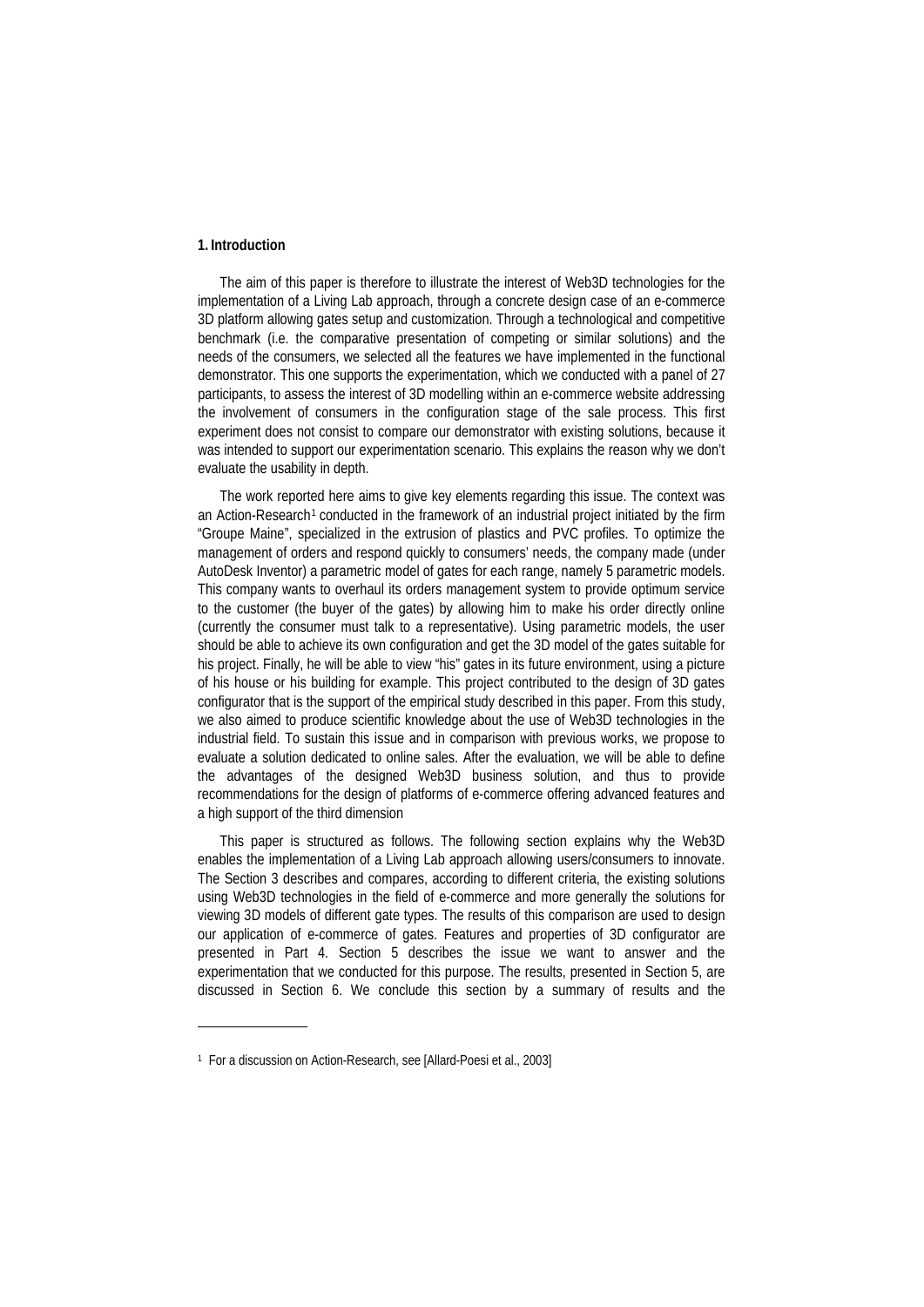perspectives they offer, especially in the field of co-design and more specifically in the field of Living Labs.

## **2. Consumer-innovator and Web-3D**

### *2.1. Living lab and consumer-innovator*

According to Pallot (2009) the Living Lab main objective is to engage communities of users as earlier as possible in the R&D process in order to co-create, explore, experiment and evaluate innovative ideas, scenarios, technological artefacts and solutions. The specific aspect of this approach is the participatory design with the users engaged in the early stages of the design process. It is intended to make sure that users' needs are taken into account throughout the project lifetime.

Von Hippel, Ogawa and De Jong (2011) argue that we are entering into the age of the consumer-innovator. Also, Baldwin and colleagues (2012) consider users as key design players actively engaged and provided the following list of issues:

- Consumers are turned into developers that should master the new consumer driven innovation process;
- Consumers should consider the rising of really user friendly and powerful tools for designing what they want;
- The prototyping of products/services is becoming easier (e.g. 3D printing);
- Consumers should post their design within online shared space hosted by community website and share the effort with community members while looking for the level of adoption and thereby receive signals about marketplace demand;
- It is getting easier to commercialise an innovation, especially if the innovative product like a software application. Indeed, it increases the attractiveness of technology platforms to user-innovators in creating open user-friendly interface and developers' toolkits to further assist user communities to share and innovate altogether.

Pallot and colleagues (2010) provide a landscape of methods for involving users in the R&D process. An analysis of information sheets of Living Lab<sup>[2](#page-3-0)</sup> shows that online social networks, broadband Internet connections, cities and Virtual Reality are the main means used to facilitate this participatory dimension. Therefore, we assume that e-commerce associated with Web3D technologies facilitates the engagement of consumers within all stages of the product life cycle from the design to the pricing, through the promotion and the distribution.

<span id="page-3-0"></span><sup>2</sup> Sheets are downloadable on[: www.openlivinglabs.eu/livinglabs](http://www.openlivinglabs.eu/livinglabs)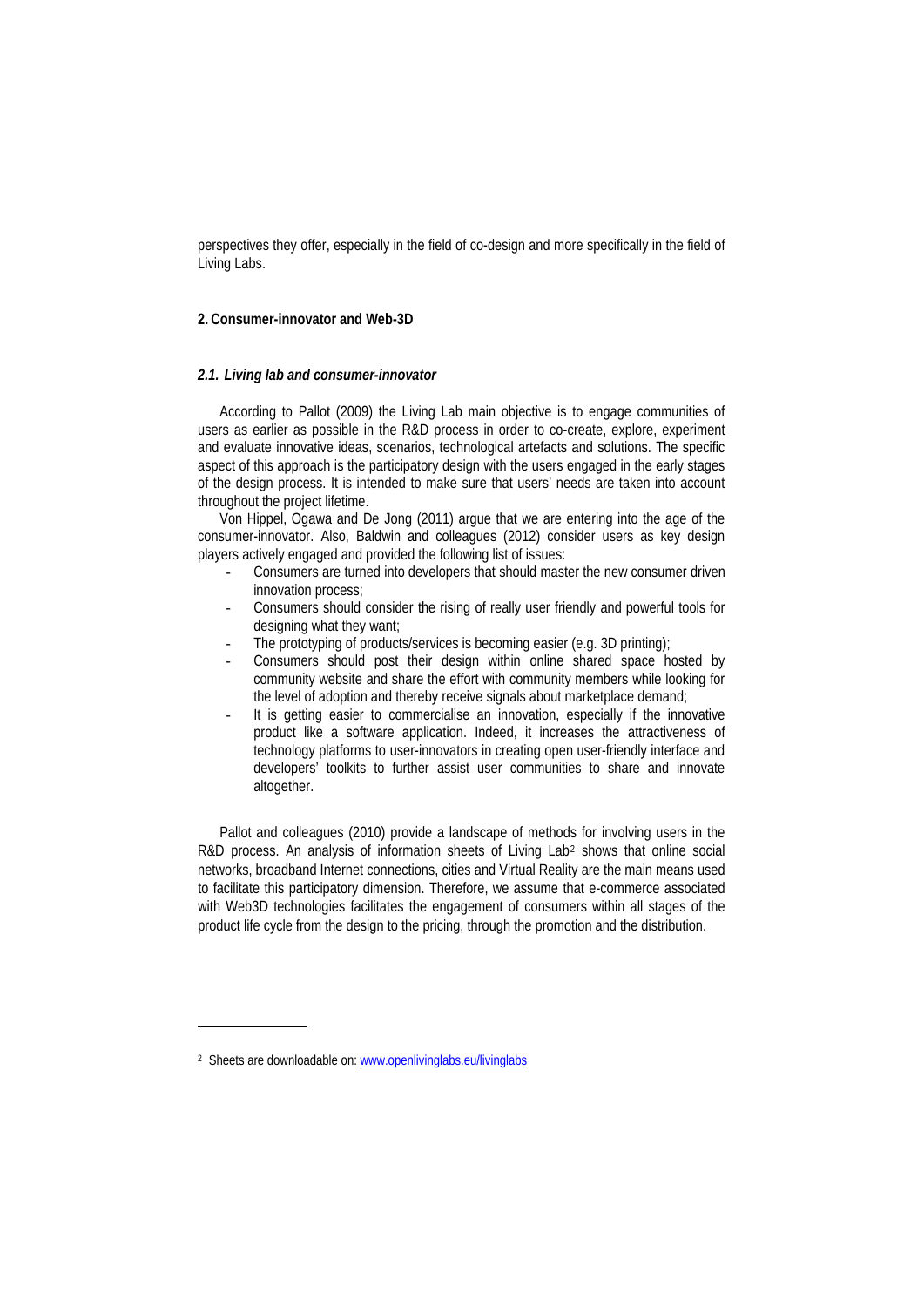## *2.2. Internet and Web 3.0*

The Internet evolves concurrently with many research streams such as peer-to-peer, autonomous, content-centric and ad-hoc networking as well as service and cloud computing that have already explored improvements on network performance, quality of service and user experience. Peer-to-peer networking has demonstrated both the feasibility and economic potential for delivering services to millions of users. Taking a societal point of view while considering the previous advent of user created content (Web 2.0) that leaded to a tremendous increase of web pages created every day for exposing and sharing societal issues, one could easily predict that plenty of innovative applications/services, for example based on collective intelligence, will be created and mostly by user communities (e.g. crowdsourcing, crowdservicing). The Web 3.0, described by some authors as "semantic web", can facilitate exchanges and develop a mutual learning which are necessary for create a collective intelligence.

The Web 3.0 is characterized by a definition and a structuring of information and services, making possible to answer to any request from users and machines [Berners-Lee et al., 2001]. The web behaves as a large and global database [Cho, 2008]. This new dimension pairs with new technologies or more specifically new informational contents. Thus, the third dimension, which is already very common in our daily applications, is actively supported by the Web3D Consortium[3](#page-4-0). The web is transformed gradually into a set of interconnected 3D spaces [Kekre et al., 2009]. In accordance with [Oh et al., 2004], it is possible to consider the Web3D as real time 3D (also known as Virtual Reality<sup>4</sup>) broadcasted on non-immersive systems (personal computers) via the Internet medium. The term "immersion" is defined here as the objective and quantifiable description of the degree (e.g., completeness) wherewith the system interface controls sensory input for each modality of perception and action [5, 6]. Even without the immersive aspect, users may still have a feeling of presence in the virtual environment [Oh et al., 2004]. With the technologies associated with Web3D, users can live new experience. The major advantage of the Web3D is the same functioning as the "classical" web that is a complete independence from the platform: it requires only a standard computer and sometimes a plug-in for the web browser [Chittaro et al., 2007].

Thus, if the Web3D has been standardized for several years, the size of files to be exchanged was not compatible with the low speed Internet connections. VRML (Virtual Reality Modeling Language) has become de facto a standard. Today, thanks to the prevalence of broadband or even FTTH (fibber to the home) connections, web can broadcast 3D content. To unify the innovations in the field of Web3D, the Web3D Consortium was created with the aim of achieving the specifications of information formats on Web3D and especially the evolution of the X3D format, which is recognized by ISO (Extensible 3D, the successor of VRML language for describing 3D virtual world) [Zhang, 2010].

<span id="page-4-0"></span><sup>3</sup> http://www.web3d.org/

<span id="page-4-1"></span><sup>4</sup> Virtual reality is the generation of 3D entities that interact in real time and change according to user behavior [Loeffler et al., 1994]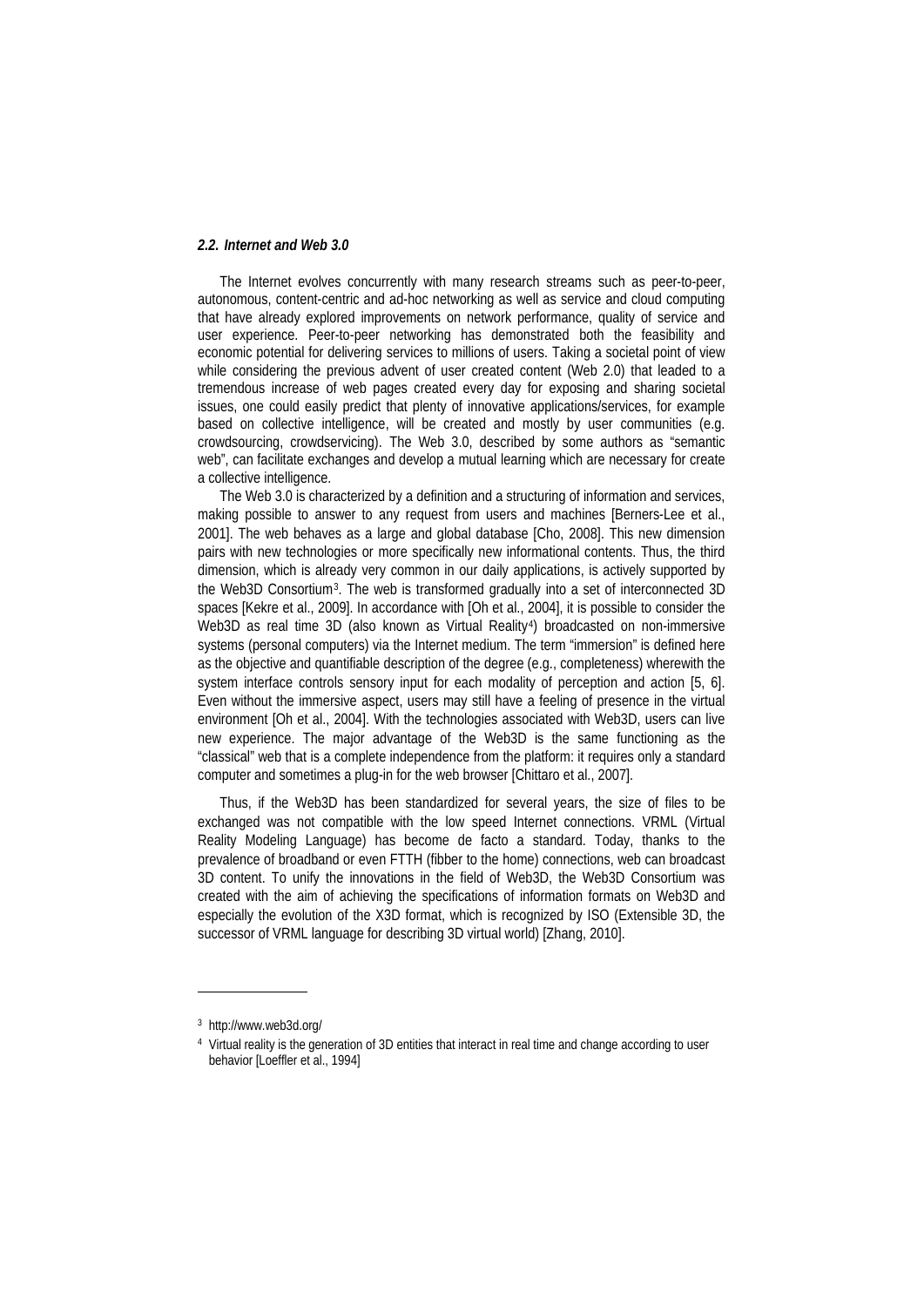Web3D allows a wide access to benefits and interest of the third dimension. The application areas are in fact very large: learning [Brenton et al., 2007], e-commerce, simulation [Byrne et al., 2010], education, with for example virtual visits of museums, cities and virtual exhibits [Wojciechowski et al., 2004], virtual communities (e.g., Second Life). [Chittaro et al., 2007] presents a comprehensive and illustrated taxonomy of these applications. The collaborative and participatory dimension, for example in design activities, can also be greatly facilitated [Dai et al., 2006]. Now, there are many software solutions allowing distribution of 3D content through the web. For example, 3D application layers are available for the Flash format (e.g., away3D - www.away3d.com). These software solutions also simplify the export of 3D models and environments from professional software to Web environments [Martin, 2001]. The transition from a 2D environment to a 3D environment is not obvious, especially in the case of web solutions where users have no device other than the traditional keyboard / mouse. Interaction techniques have to be adapted to 3D interaction / navigation, as shown in [Chittaro et al., 2007] in their comparison of Web 2.0 and Web3D.

The potential of Web3D is important in the field of e-commerce. The third dimension allows users to manipulate, view, or even configure / customize the products they are interested in, as they would do in the real world [Hughes et al., 2002]. Economic perspectives are important: in 2006 it was estimated that over 19% of purchases were made online through e-commerce sites [Fomenko, 2006]. In [Makris et al., 2007], authors believe that a platform of e-commerce "brings advantages to both suppliers and buyers, regarding [...] the use of automated supply procedures, economies of scale, wide access on both local and international markets, dynamic real-time price mechanisms/modules". However, these benefits could be obtained only through careful design of the website, with a balance between content and functionalities.

The issue of designing and evaluating (from a scientific viewpoint) an e-commerce platform has already been widely discussed in the literature in the case of common products for the general-public [Oh et al., 2004; Makris et al., 2007]. Yet, few efforts have been focused on the contribution of the third dimension in response to the needs of manufacturers for specific products in the field of e-commerce.

## **3. Description and comparison of existing solutions**

## *3.1. Description of existing solutions*

Several e-commerce solutions exist for the general public and have relative advantages. We propose a comparison for the selection of these solutions based on their respective advantages and disadvantages, according to three criteria: the functionalities (e.g., printing, 3D manipulation), non-functional properties (e.g., ease of use) and technical solutions (e.g., Away3D + Flash). The commercial interest is assessed through the use of these abovementioned three criteria. Among these applications, some have a common view that augments the real environment of the user by adding a 3D product model.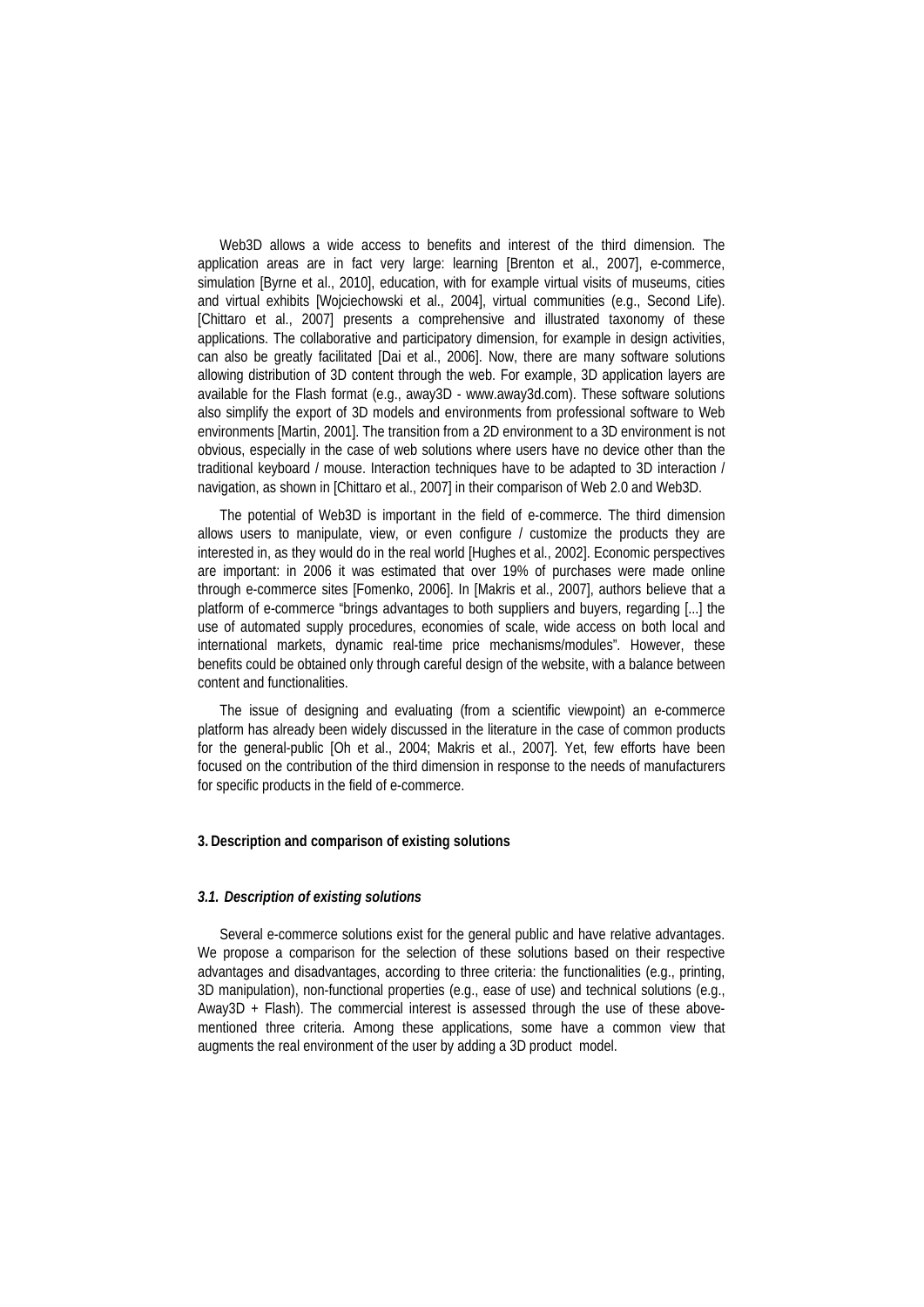## *3.1.1. "Cadiou" solution*

*Cadiou[5](#page-6-0)* allows users/consumers to configure and view their portal *in situ* using a Web3D application. The user can as well obtain a 2D visualization of the gate in a chosen environment (see Figure 1) or in a 3D artificial representation (see Figure 2) exported to a *PDF* document (PDF 3D).

This solution provides concrete 2D and 3D views of the user's selected (and sized) gate. This application applies *Batitrade's* solution combining bith a *Flash* environment and a 3D engine. It is directly applicable by the user to obtain a quotation related to the created configuration. Nevertheless, the obtained 2D models are only a distorted picture of a generic portal. Importing a photo of the customer's home can modify the environment. The 3D PDF document corresponds to a standard scenario: the user does not visualize its portal but a 3D object taken from the catalogue in a virtual environment. The emphasis is placed on the fidelity of the 3D model, but it is impossible for the user to view the portal on its future site of installation.



**Figure 1.** *"Cadiou" configurator with 2D results*



**Figure 2.** *"Cadiou" configurator with 3D results*

<span id="page-6-0"></span><sup>5</sup> Cadiou gates configurator:

www.batitrade.com/appsBT/site.php?hash=511917bd9d842d18509cd5c06f2fc3d6&referer=http://www.c loturesdiroise.com/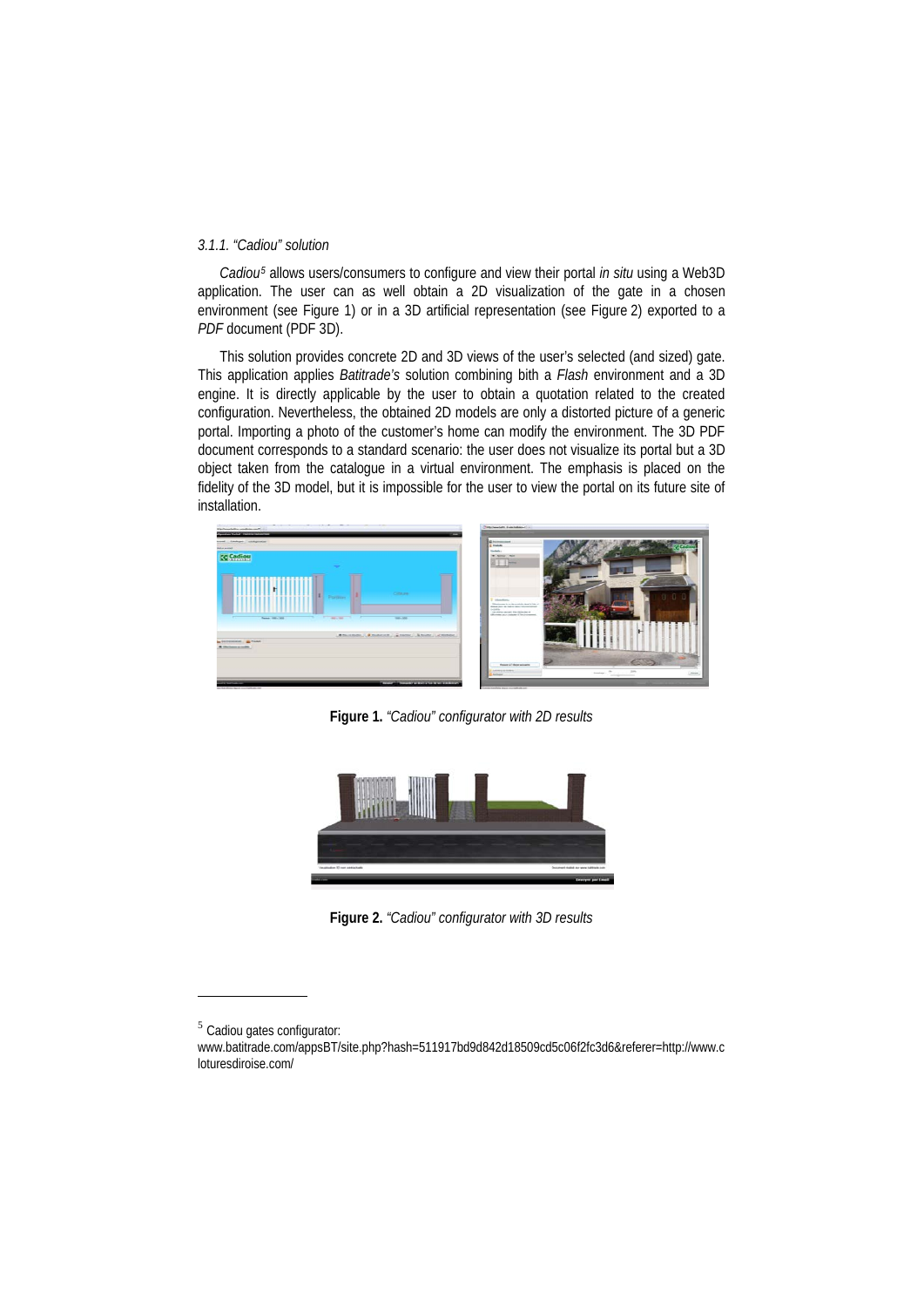## *3.1.2. "Lapeyre" solution*

*Lapeyre[6](#page-7-0)* solution offers a preview of 2D objects superimposed on a 2D environment. Figure 3 shows the user interface. This application uses the *Away3D* engine associated with the *Flash* environment.

The main advantages are the efficiency of the application, the simplicity of the interface and the realistic visualization. Moreover, it is possible to dynamically change the colour and size of available gates and doors. On the other hand, the application needs to be improved because of its slowness and its low reactivity, whereas it is only a 2D visualization. This application allows the user to visually assess the rendering of its portal and its installation in front of his house.



**Figure 3.** *Lapeyre configurator with 2D superimposition*

## *3.1.3. "But" solution*

-

But<sup>[7](#page-7-1)</sup> solution offers a preview of 3D objects in a 2D environment. Figure 4 shows the user interface. The technical solution associates Java runtime environment with OpenGL for 3D.



**Figure 4.** But configurator in augmented reality

<span id="page-7-0"></span><sup>6</sup> Lapeyre gates configurator: http://ns0.bolero.fr/lapeyre/prod/amenagementExterieur.html

<span id="page-7-1"></span><sup>7</sup> But configurator: www.but.fr/animations/realite-augmentee.html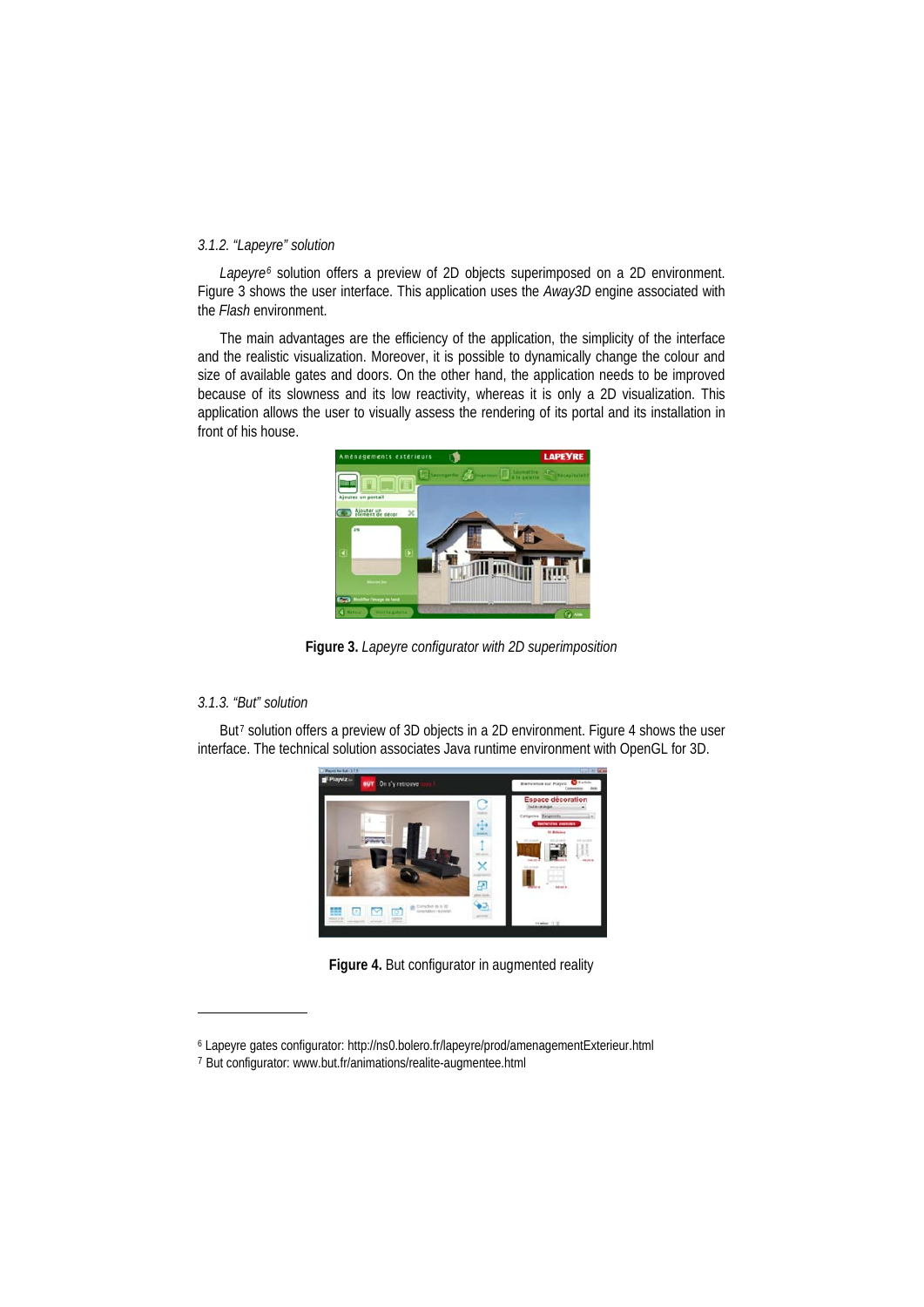The main advantage of this solution is the management of the depth: it is possible to add 3D models (i.e. furniture) superimposed on a 2D environment (i.e. the user/consumer's environment). However, installation of the plug-in imposes a long execution time. Furthermore, this application does not allow users to customize the product offered by the store.

## *3.1.4. "Homestyler" solution*

Some solutions allow users to fully configure a home online (i.e. Autodesk Homestyler<sup>[8](#page-8-0)</sup>). From a plan of an empty environment, users can add walls, doors, windows, appliance and furniture (Figure 5). Once the house or apartment is fully configured, it is possible to visualize it smoothly. Finally, users can share their modelling with friends and family (by email, *Facebook* or *Twitter)*. The configuration can first be made in 2D on a plane (top view), and then viewed in 3D. This application uses the *Away3D* engine associated with the *Flash* environment.



**Figure 5.** HomeStyler: 3D configurator of interior fitting-out

#### *3.1.5. "Tracepart" and "Content Central" websites solution*

Some solutions are non-commercial or less oriented to direct sales. These ones are related to CAD (Computer Aided Design) field, where it is possible to view and download 2D and 3D parts (for free or not). These websites are *Tracepart[9](#page-8-1)* and *Content Central[10](#page-8-2)* from Dassault Systems. The application *Tracepart* is developed with the Java environment; *Content Central* is developed with Viewpoint media player.

<span id="page-8-0"></span><sup>8</sup> Homestyler configurator: www.homestyler.com/designer

<span id="page-8-1"></span><sup>9</sup> Sharing site of CAD elements: www.traceparts.com/fr

<span id="page-8-2"></span><sup>10</sup> Sharing site of CAD elements: www.3dcontentcentral.fr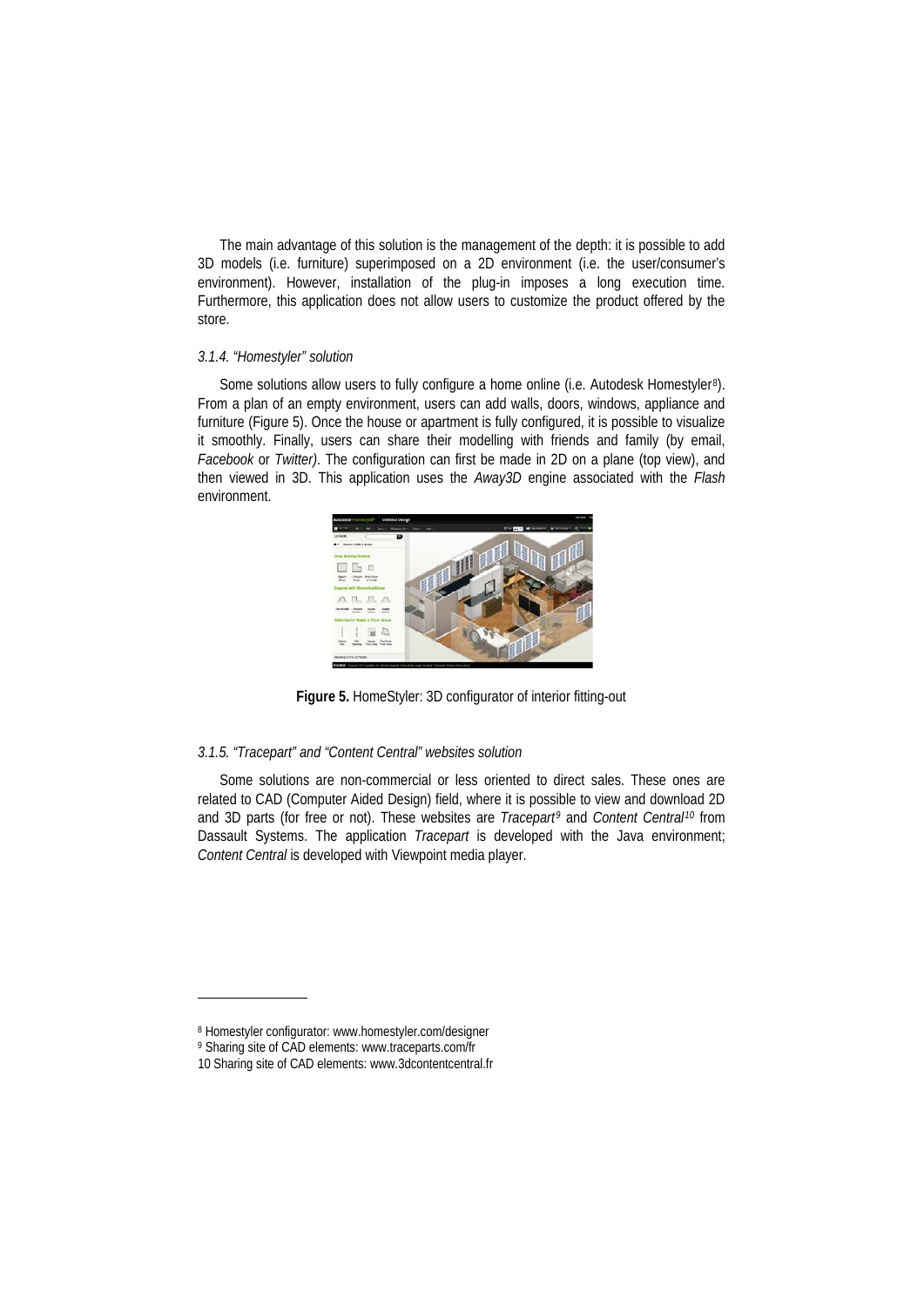

**Figure 6.** Tracepart and Content Central websites

## *3.1.6. "Sketchup" solution*

Other websites and solutions concern the sharing of 3D models. For example, Google offers a library of 3D models for its SketchUp<sup>[11](#page-9-0)</sup> solution. Like the previous examples, this large database offers 3D visualization before the downloading of the model (Figure 7).



**Figure 7.** Sketchup object

## *3.1.7. "Zoomilion" solution*

-

Finally, some websites allow only visualization of 3D objects, which is out of our scope. These visualizations can involve multiple areas such as Zoomlion<sup>[12](#page-9-1)</sup> website (i.e. works sector). This website allows to visualize construction equipment (excavator, bulldozer ...) online (Figure 8). This website is characterized by its high framerate.

<span id="page-9-0"></span><sup>11</sup> Sharing site of graphic design parts : sketchup.google.com/3dwarehouse/?hl=fr

<span id="page-9-1"></span><sup>12</sup> Sharing site graphic design pieces: web.icm.cn/zoomlion/case.htm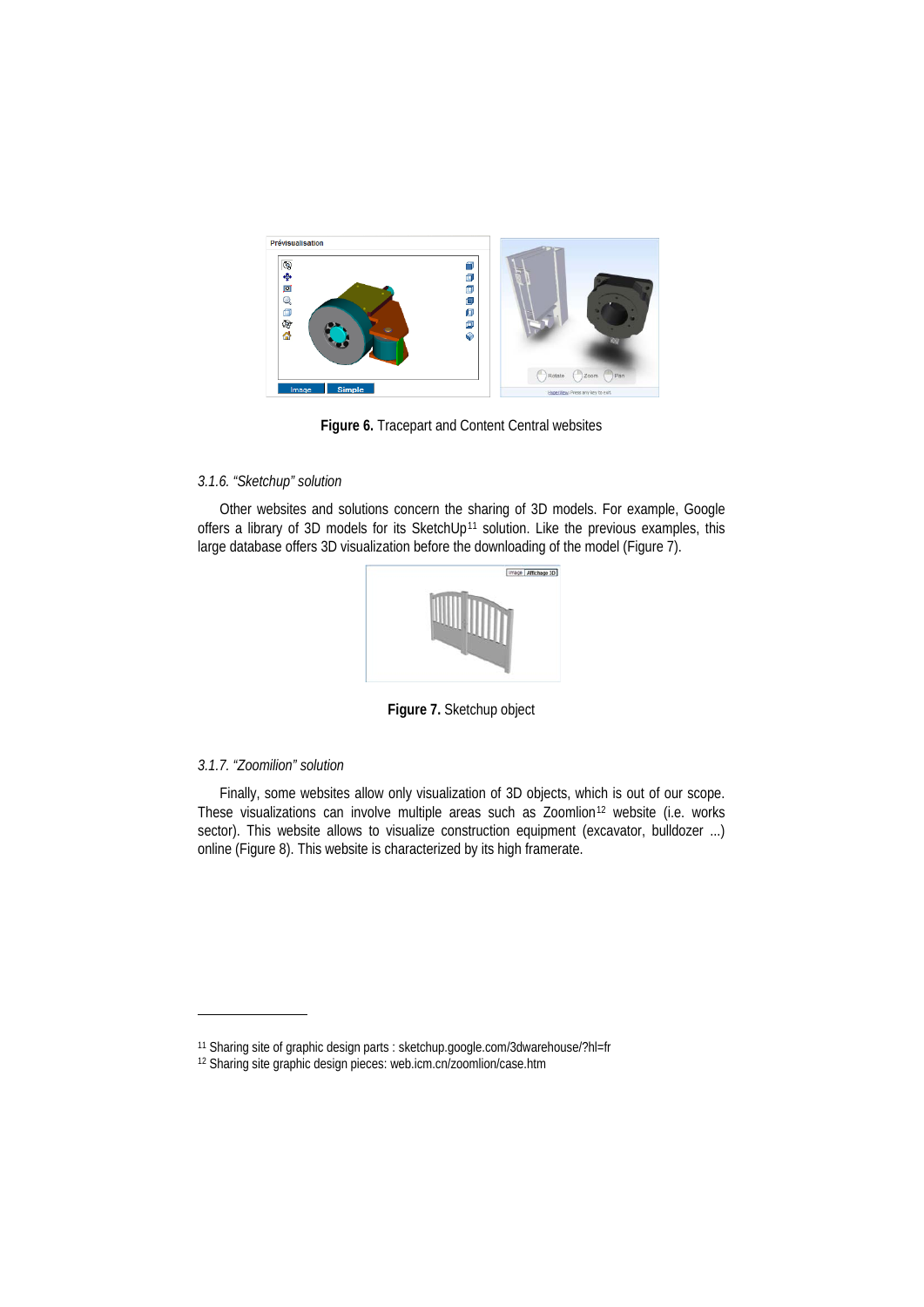

**Figure 8.** Zoomlion website

# *3.2. Comparative evaluation of existing solutions*

Table 1 provides a summary of the more interesting applications relatively to our objective: In this table, there is a value, ranging from 1star  $\star$  (very low level) to 5 stars  $\star \star \star \star$  (very high level), for qualifying the solutions.

| Solution   | 2D or 3D                                                                                          | <b>Properties</b>                              | Engine                      | Mark      |
|------------|---------------------------------------------------------------------------------------------------|------------------------------------------------|-----------------------------|-----------|
| Cadiou     | 3D and allows disposition Explicit<br>of the gate (3D PDF or 2D visualization<br>superimposition) | Concrete interest                              | <b>Batitrade</b><br>(Flash) | ****      |
| Lapeyre    | Only 2D                                                                                           | Explicit<br>visualization<br>Concrete interest | Away3D<br>(Flash)           | ****      |
| But        | Concrete 3D perception                                                                            | Weight use<br>Limited interest                 | Java3D                      | ****<br>★ |
| Homestyler | Excellent 3D<br>visualization                                                                     | Long loading<br>time<br>Limited interest       | Away3D<br>(Flash)           | ****      |

**Table 1.** *Comparison of web3D solutions for commercial purposes*

For a more detailed taxonomy of 3D formats and API dedicated to the web, the reader may refer to [He et al., 2011] and [Vezzetti, 2009].

3D provides a very interesting gain but requires more resources and increases load time. Via the Internet, 3D visualizations may have a lack of fluidity. This results in a small gain for the user because features and potentialities of the third dimension are not in line with marketed products. Moreover, adding a new dimension to representations must be made with special care. In fact, according to [Chen, 2000], cognitive abilities (especially spatial skills) are a major factor of inter-individual differences. Designers should keep in mind to target the largest audience especially as we make an e-commerce application, that is to avoid penalizing users with low cognitive abilities: we clearly situate in a compensatory strategy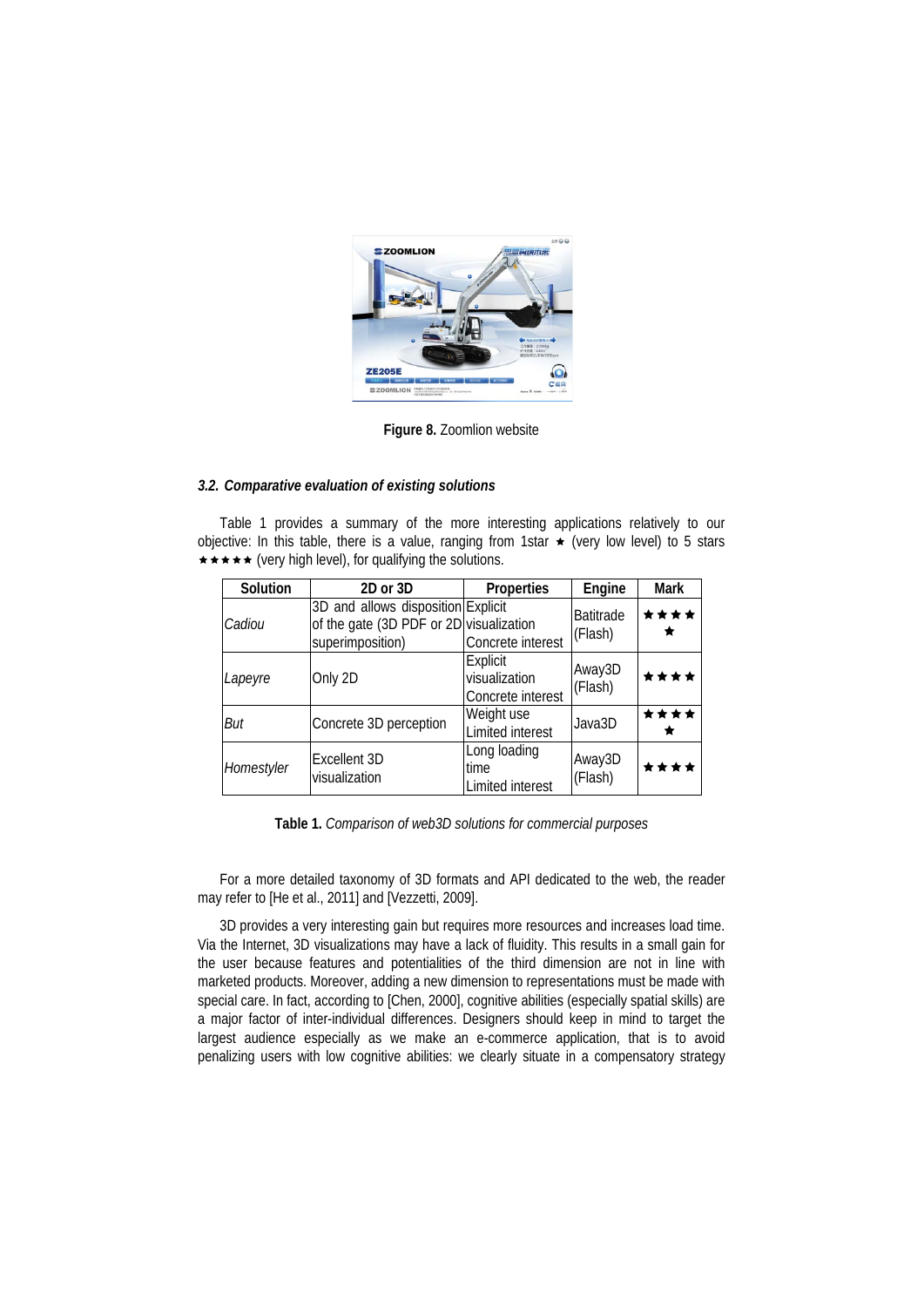[Messick, 1976], in the sense that we want to weaken the impact of inter-individual differences.

It is necessary to develop an application using the advantages of the solutions listed above without their drawbacks. Firstly, our application has to offer the same frame-rate and the same quality as classical software running on a computer. This implies a light and optimized application. The application has to allow the user to choose a model and its design and then to visualize the product in its "future" environment. Finally, the application must provide a cost estimation of the final product taking into account the personalized configuration. As demonstrated before, no solution brings together all of these features. Moreover, to our knowledge, no research work was focused on demonstrating the value of this kind of platform for e-commerce. In addition to our research question, the review of the existing solutions allowed us to define all the properties and functions of the gates 3D configurator for *Groupe Maine* Company.

## **4. Functionalities and properties of the gates 3D configurator**

The user can access to the interface via its personal login and password and see the product for which he requested a quote. The user can change the environment by choosing an environment among those predefined or by importing a personal image via the importation form at the bottom of the page. Finally, the user can drag and drop the product in its environment and then finely position (rotation and depth) the gate through the scroll bars. The user can also change the colour of the gate.

For our configurator, we choose the solution of a 3D model superimposed on a picture rather than real situations. Even if the second category allows obtaining a good size, a correct position, and a proper measure, it has two major drawbacks. Firstly it is more difficult to personalise the environment of the gate (house, trees..etc.) with a 3D model which is generic by nature (the case where the user has a 3D model of his house is quite rare). Secondly, having a photorealistic 3D model of a house and its environment could cause problems regarding real time rendering, especially with online applications.

In the following section, we present methodology and results of the empirical study based on the evaluation of the gates 3D configurator.



**Figure 9.** *3D Configurator of gates from Groupe Maine in a predefined environment*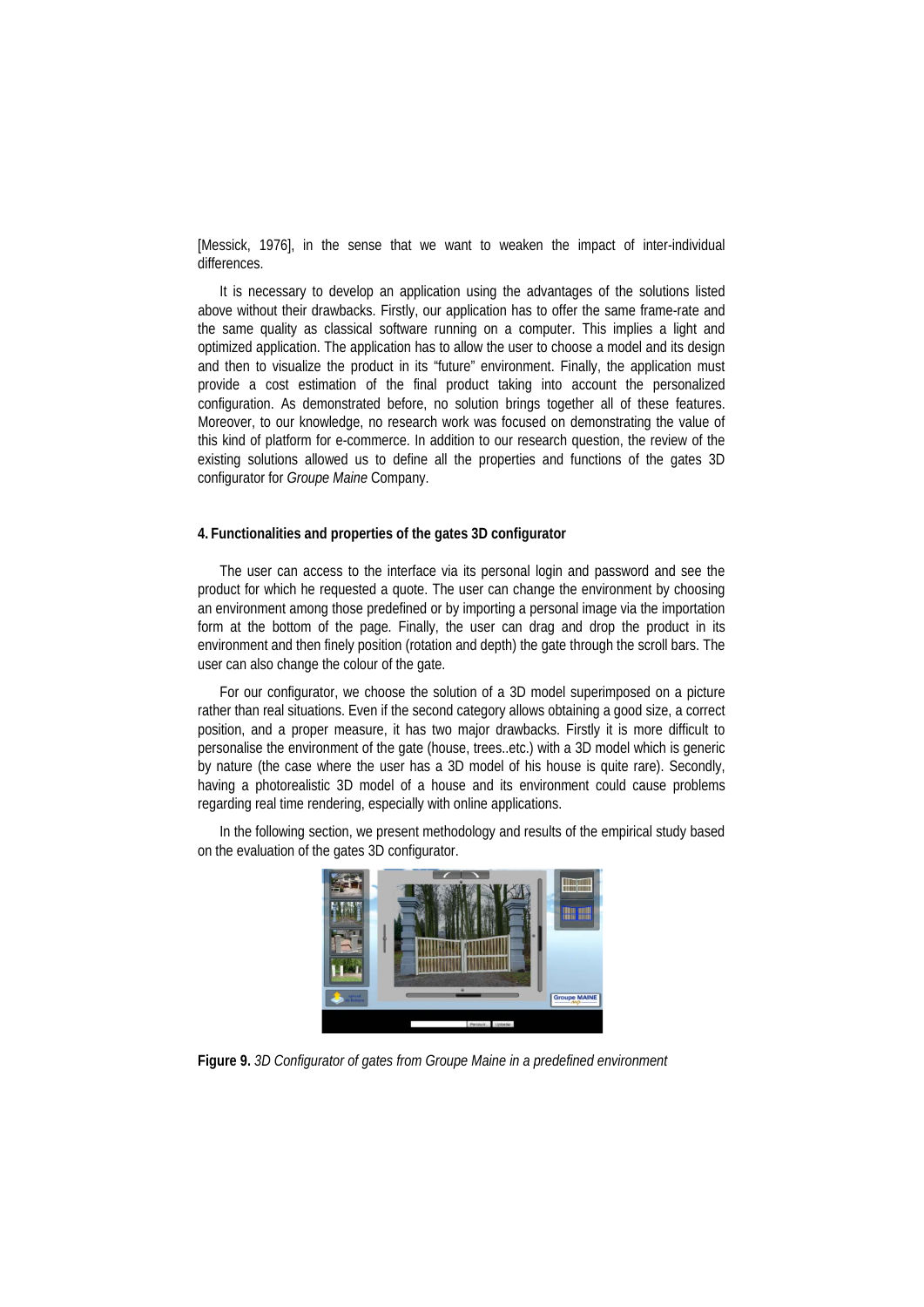

**Figure 10.** *3D Configurator of gates from Groupe Maine: an environment imported by user*

## **5. Empirical evaluation**

## *5.1. Objective*

The objective of the empirical study based on the configurator we developed is to show that providing 3D visualization of products is an advantage for the implication of customers in the sale process.

We assume that the use of a Web3D application with a high fidelity model (close to the real object) allows a better visualization for the customer than the current 2D solutions (VD1) and encourages the purchase (VD2). The two operational assumptions are:

- a web3D application allows to improve the visualization of a product (VD1) on Internet;
- a web3D application allows to encourage the purchase of a product on Internet (VD 2).

To assess these two operational hypotheses, we ask participants to use and evaluate a gates 3D configurator during a "normal" session as if they want to configure their "own" gate. The session aims to explore all the functionalities of the 3D configurator we developed (for Groupe Maine): moving the product, changing its colour, customizing the background image and uploading a personal photo.

## *5.2. Methodology*

#### *5.2.1. Participants*

This study involved 27 participants, 12 women and 15 men, aged between 15 and 50 years (average = 24.6 years;  $S.D. = 9.75$  years). The profiles of participants have been defined according to their skills in computer science: all people use computers every day but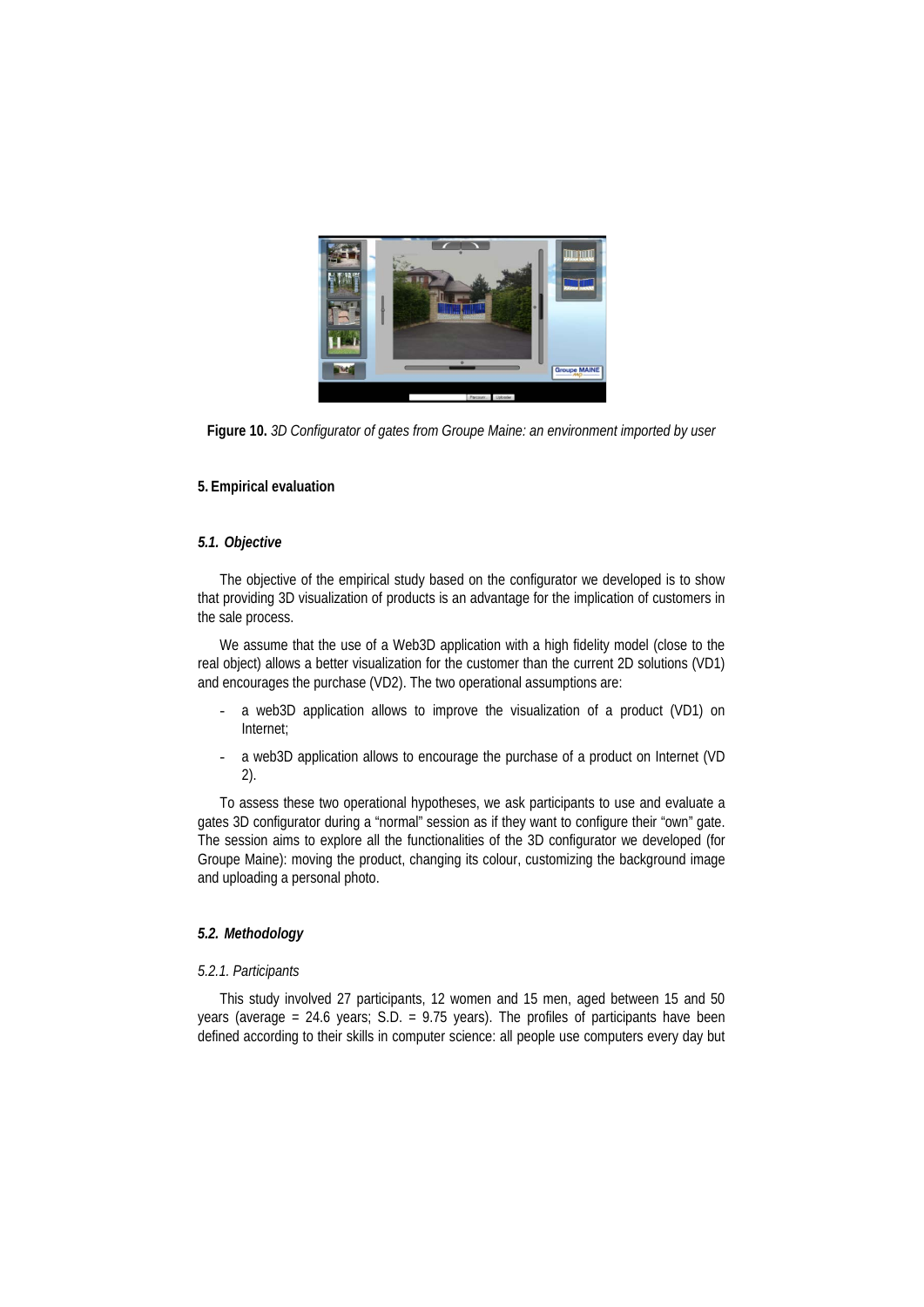were not systematically initiated to interactions with 3D objects. Participants are representative of target users. Table 2 summarizes participants' profiles.

## *5.2.2. Equipment*

The equipment was made up a computer, a monitor, a mouse, a keyboard and a web access (8 Mbit/s). We provide the participants with a web browser compatible with the needed plug-in (i.e. Unity Web Player). Identification questionnaire and the evaluation questionnaire of the configurator were used to elicit profile and preferences of the participants.

#### *5.2.3. Data collection*

Participants were completely autonomous. Time was not limited but the recommended minimum time was 2 minutes. The experiment took place in a unique, isolated and quiet room at Ingénierium - Arts & Métiers ParisTech in Laval. Participants were able to visit to the website through the computer at their disposal. In addition, participants could take breaks and stop the activity as they wish.

At the beginning of the experiment, participants were provided with two documents: a questionnaire for identifying their profile, and a document that presents the experimentation and some general guidelines related to the task to achieve. The experimental time was not directly taken into account in data analysis. However, to obtain an estimation of the necessary time to achieve the task, we note the start time and the end time of achievement task (and the potential breaks).

We invited users to explore the various functionalities offered by the application: moving the product, changing its colour, customizing the background image and uploading a personal photography. To simulate a real situation of use, we told each participant that the product was already custom-built and quoted. Thus, participants must access the command through an identification phase with provided login / password.

At the end of the experiment, each participant must complete a questionnaire used to elicit his comments and subjective preferences on the application. These answers were the basis for our qualitative analysis concerning the contribution of Web3D for online purchase.

#### *5.2.4. Collected data*

Collected data were 27 filled in participants' identification questionnaires and evaluation questionnaires. The data were composed of answers to binary (yes-no) questions, measurement of execution time and participants' commentaries.

#### *5.2.5. Quantitative and qualitative analysis of data*

Quantitative analysis of data was performed using standard descriptive statistics (e.g., mean, percentages). Qualitative data are used only insofar as they illustrate, support and explain the statistical results.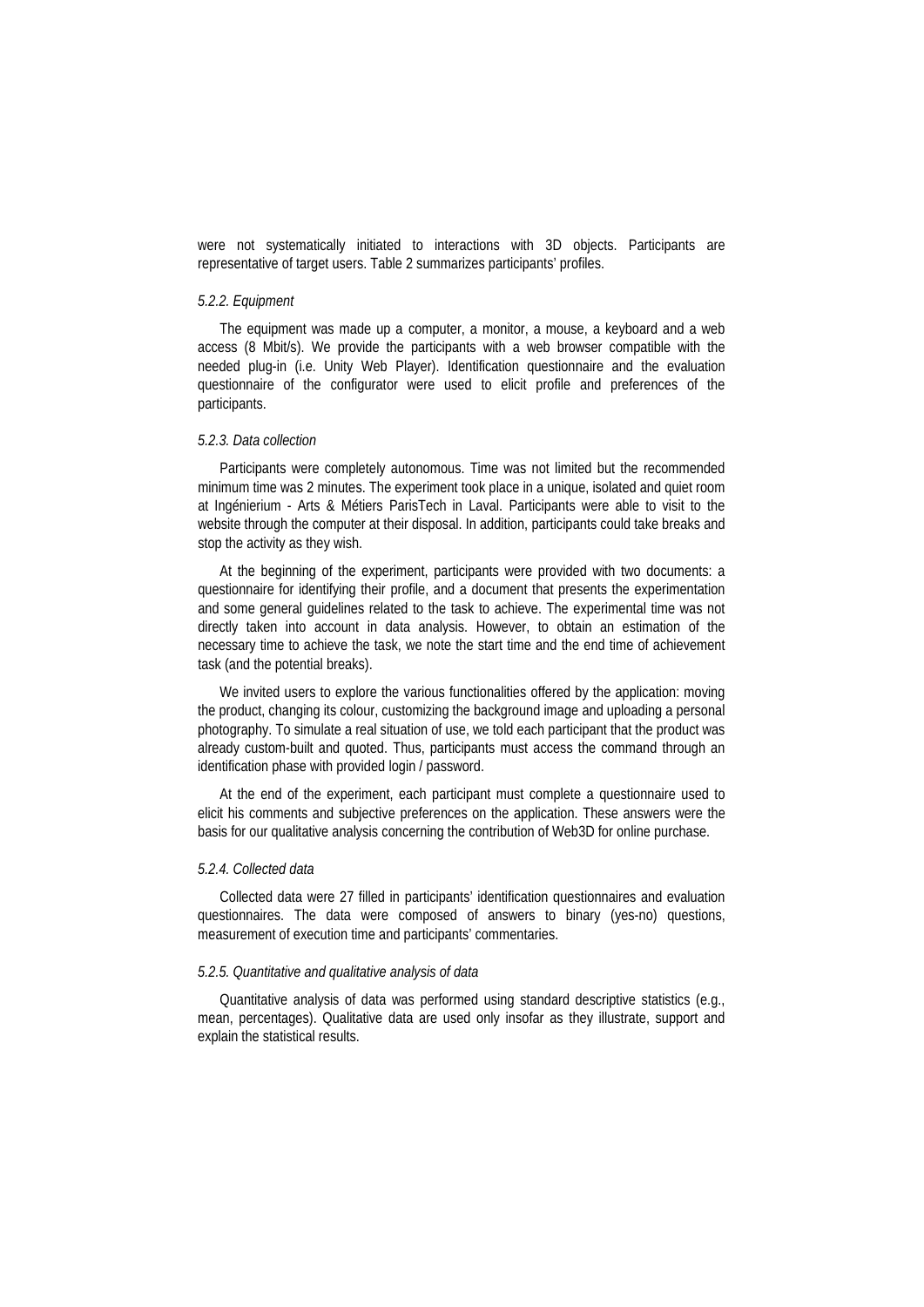# *5.3. Results*

# *5.3.1. Participants habits*

Table 2 summarizes the habits of participants. We observe that online shopping sites are widely used because more than half of the participants have a regular practice. These results are consistent with those related in [Fomenko, 2006]. In the evaluation questionnaire, participants indicated that shopping on the web is "*quick*", "*accessible*", "*often less expensive*" and "*allows [them] to find products not available in traditional stores*". However, the lack of security of some web sites and the inability to touch or try the products explains why that this way of buying is still not predominant today.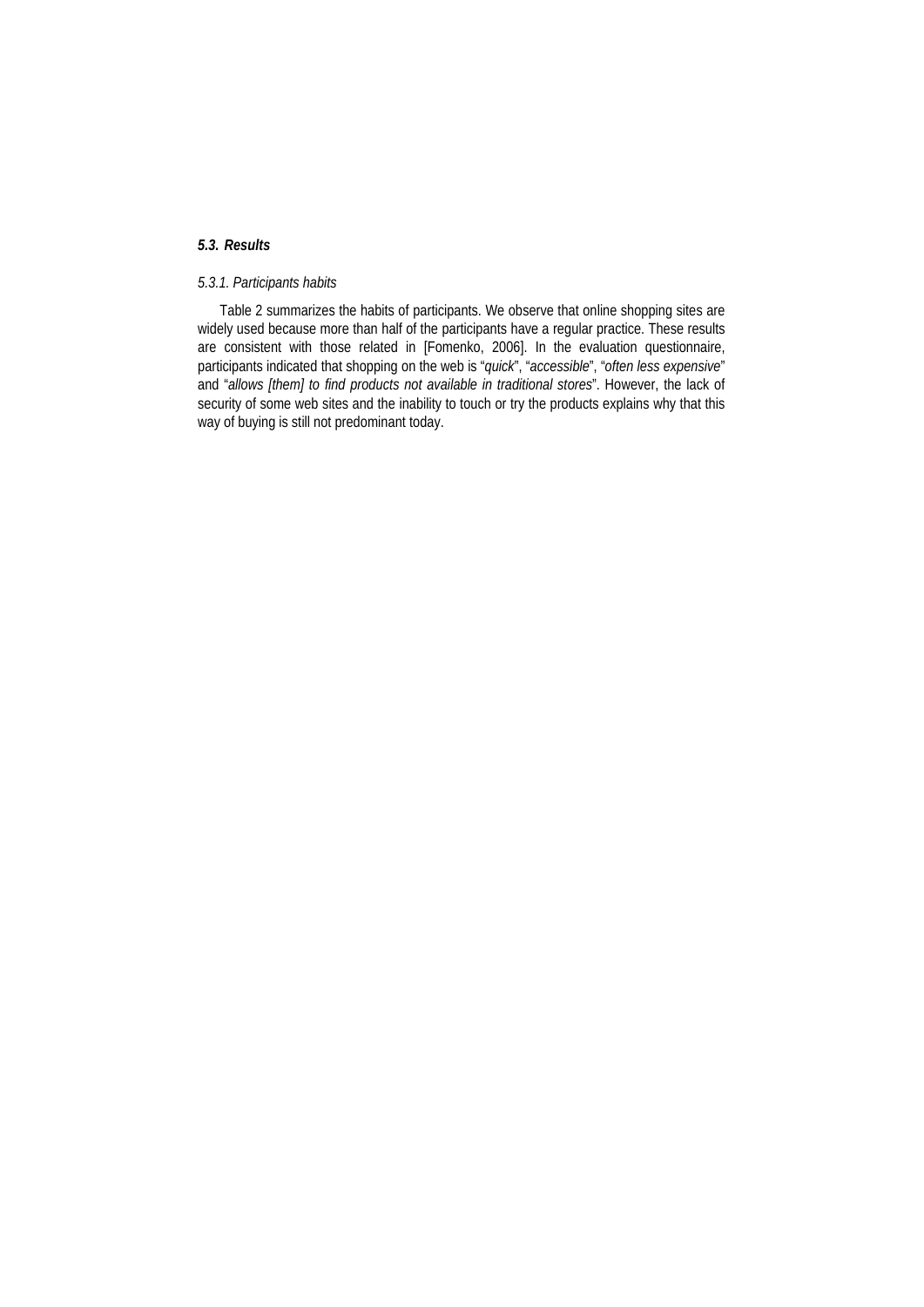| <b>Questions</b>                                                      |     | $\mathfrak z$ | 3   | 4   | 5    |
|-----------------------------------------------------------------------|-----|---------------|-----|-----|------|
| Do you use a computer?                                                |     |               |     |     | 100% |
| Do you play with 3D games?                                            |     |               |     | 44% | 45%  |
| Do you use CAD or computer graphics<br>software?                      |     | $11\%$        | 22% | 22% | 11%  |
| Do you use tools to create 3D<br>interactive scenes?                  | 44% | 11%           |     | 33% | 12%  |
| Do you buy products online?                                           | 11% | 34%           | 22% | 33% |      |
|                                                                       | Yes | No            |     |     |      |
| Have you already seen or manipulated 3D objects on internet?          |     |               |     |     | 78%  |
| Have you already seen your purchases in 3D on e-commerce<br>web site? | 78% | 22%           |     |     |      |

**Table 2.** *Profiles of participants (1 = never; 2 = once a quarter; 3 = one a month; 4 = once a week; 5 = almost everyday).*

We observe that a great majority of participants have already used 3D applications, and that 3 out of 4 participants have already viewed a 3D object on Internet. The Web3D is already a reality; however few participants have reported its use in the field of e-commerce.

## *5.3.2. Ease of manipulation of 3D objects*

During the discovery of the application, we observed that participants found easily the different functionalities: identification and access, positioning, choice of colour, depth moving and customization of the environment. It was quite natural for them to manipulate 3D objects and interact with the environment around the product. The literature also shows that the third dimension allows a better spatial representation and makes navigation operations easier. In addition, studies have demonstrated that a 3D representation can improve significantly spatial memory [Tavanti et al., 2001]. That may be interesting, for example, in the case of 3D virtual shops, compared to classical websites.

Figure 11 shows the distribution of time required for positioning the 3D gate in front of the environment composed of a house photography previously downloaded by the user. To achieve it, without assistance from the experimenter, the participants had to perform the insertion of the image file of the house, adjust the gate and move it in depth. The distribution of the time is very large because of the disparity of participants' profiles (see Table 2) according to their experiences with 3D games, CAD software, virtual reality software, ecommerce websites based on 3D objects.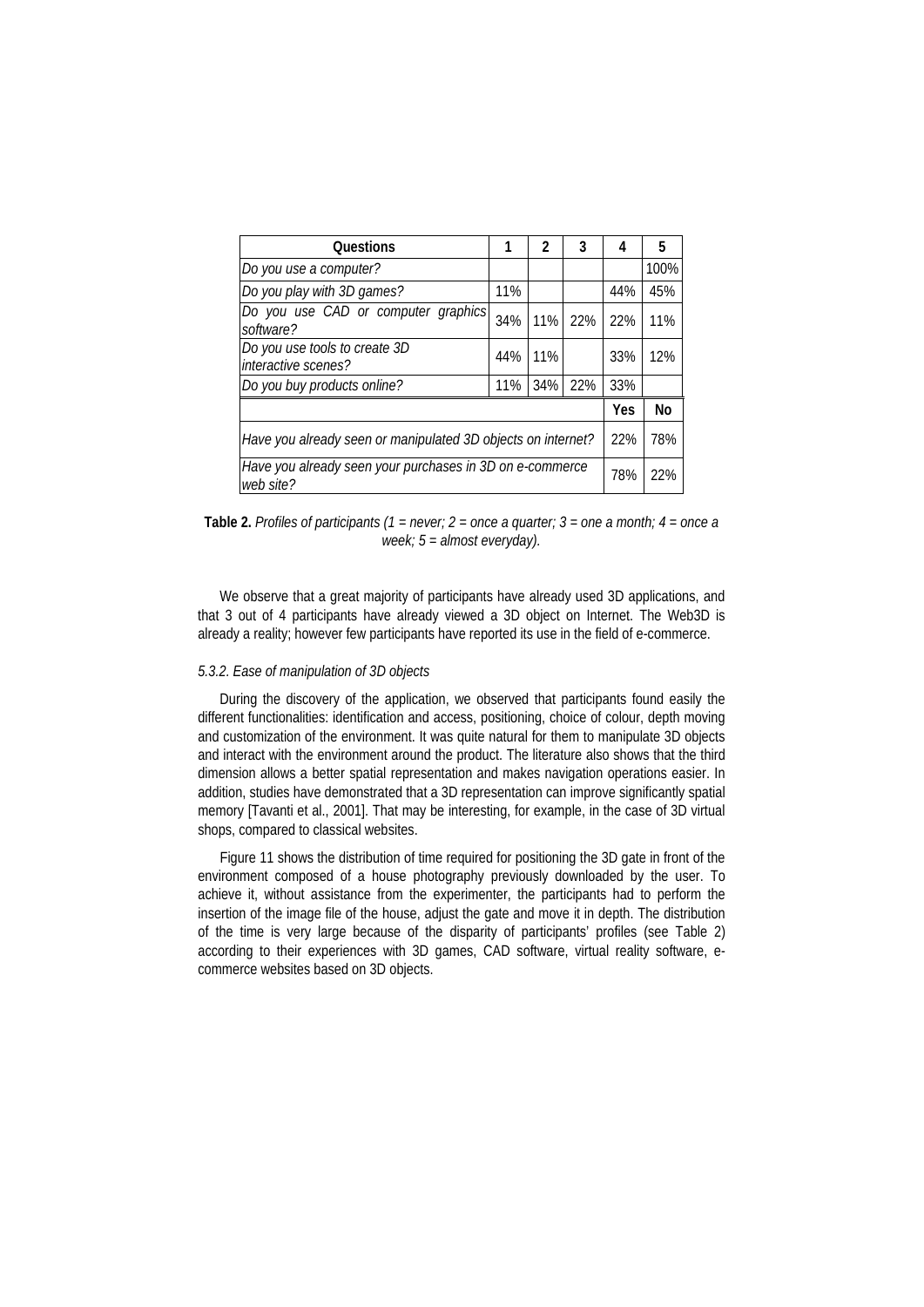

**Figure 11.** *Distribution of time needed to explore completely the application (seconds)*

Participants needed an average of 3 minutes 34 seconds to correctly position the product in the environment of their choice. All participants found the Web3D application intuitive and easy to use (100% of the participants). The Web3D technology seems to be easy to grasp by the user

### *5.3.3. Advantages of web 3D on e-commerce*

We wanted to know if the Web3D presents an advantage or not for e-commerce. Table 3 summarizes the participants' answers to questions about the association Web3D and ecommerce.

3D visualization provides a distinct advantage to the buyer according to participants, because 89% of them position themselves favourably. The answers to the questions presented in Table 3 also suggest that a simple static visualization is not enough: 89% of the participants judged that interacting with the 3D object is important. Moreover, if the manipulation tasks can be enough for standard products (clothing, Hi-Fi product, etc...), more complex tasks are necessary when the users have to insert virtual products into their "future" environment. The designed prototype offers an easy way to perform allows this kind of interaction. The online sale is less used than the traditional sale because products cannot be physically manipulated. Having a quasi-real view of the object is an advantage for sale. Several participants suggested visualization similar to reality.

Nevertheless, the Web3D does not seem to be absolutely necessary for Internet users. Indeed, only 2 out of 3 participants think that 3D visualizations for online sales are required. On the other hand, users said "*3D visualization has the advantage when objects could be placed in a chosen environment*" (a kitchen, a gate or clothing). For basic products such as food or simple and common products, an image is enough and 3D representations seem to bring nothing more.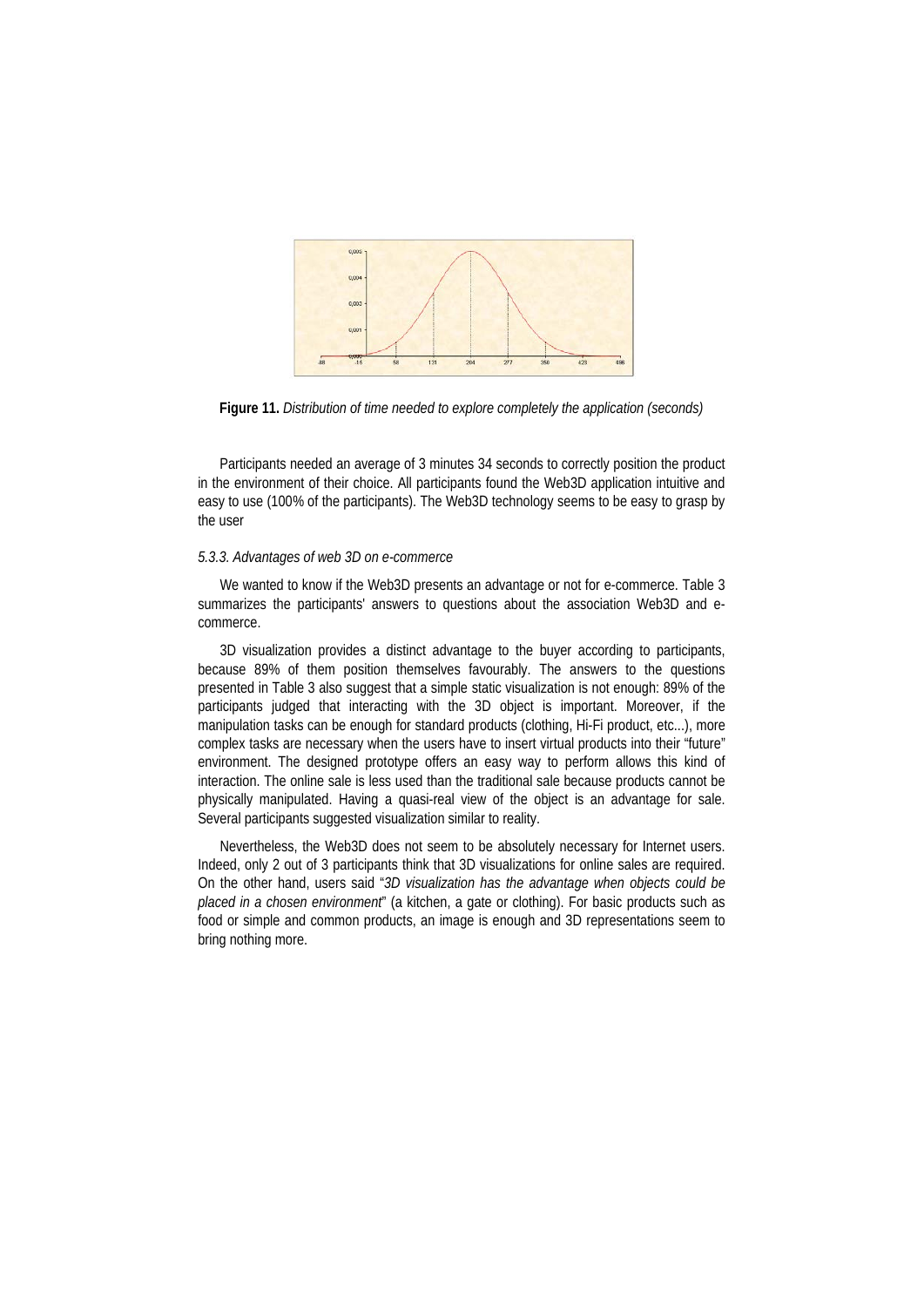| Questions                                                                             | Yes     | l No |
|---------------------------------------------------------------------------------------|---------|------|
| Is the possibility of 3D interaction is important for the buyer?                      | 89% 11% |      |
| Does a 3D visualization of the product (and not an image) is<br>a plus for the buyer? | 89% 11% |      |
| Does 3D visualization for sale online is necessary?                                   | 67% 33% |      |
| Does the Web3D improve the view of the product?                                       | 89% 11% |      |

**Table 3.** *Questionnaires on the contribution of Web3D*

## **6. Discussion, conclusion and perspectives**

This empirical study highlights some of the advantages of the Web3D for e-commerce. We confirm the hypothesis that the use of a Web3D application with accurate 3D models allows better visualization than current Web3D solutions and encourages the purchase. These results are in line with observations of [Oh et al., 2004]: in the case of e-commerce, the third dimension "*allows people to visually assess product performance and aesthetics prior to purchase*". This first "augmented" contact with the product tends to reduce the perceived risk before buying [Klein, 1998]. Nowadays, it remains important to configure / customize the desired product(s) using sale-commerce web sites. The configuration of its own product is also seen as a major component of success in terms of financial performance and productivity [Oh et al., 2004]. These configurators are in full expansion as illustrated in Section 2. We can strongly suppose that the sale of products that have to be integrated in our personal environment will soon be exclusively proposed in 3 dimensions. In [Chittaro et al., 2007], authors have mentioned that virtual environments dedicated to learning make users more curious, more interested and more joyful. Our study suggests that these benefits can be transferred to the field of e-commerce, with an ability to attract new customers [He et al., 2011]. However, it would have been relevant to conduct a comparative study with other existing web sites to better position the contribution of our 3D web configurator.

Thus, the use of Web3D on E-Commerce will assign the customer a strong capacity to get involved in the design process. This feature is compatible with the Living Lab approach. In this paper, we showed that the Web3D for e-commerce is a perspective that remains to be explored to better integrate the users in a participatory way, that is to say to involve them in the decisions making process about the transformation of the artefact [Muller et al., 1997] and the definition of its usefulness [Darses, 2004]. Research works like [Dai et al., 2006] are a first step in this direction by illustrating how to go to a simple configurator to a user-centred design tool. From an industrial point of view, this configurator is a continuation of the website "LaFraise.com" which allows the creation of virtual t-shirts, and of Fiat and Ferrari which allows their customers to evaluate the designs of vehicles representing the future evolutions of the brand.

A drawback of e-commerce sites is the absence of the feeling of presence, especially in the case of products that are generally sold exclusively through shop assistants. Another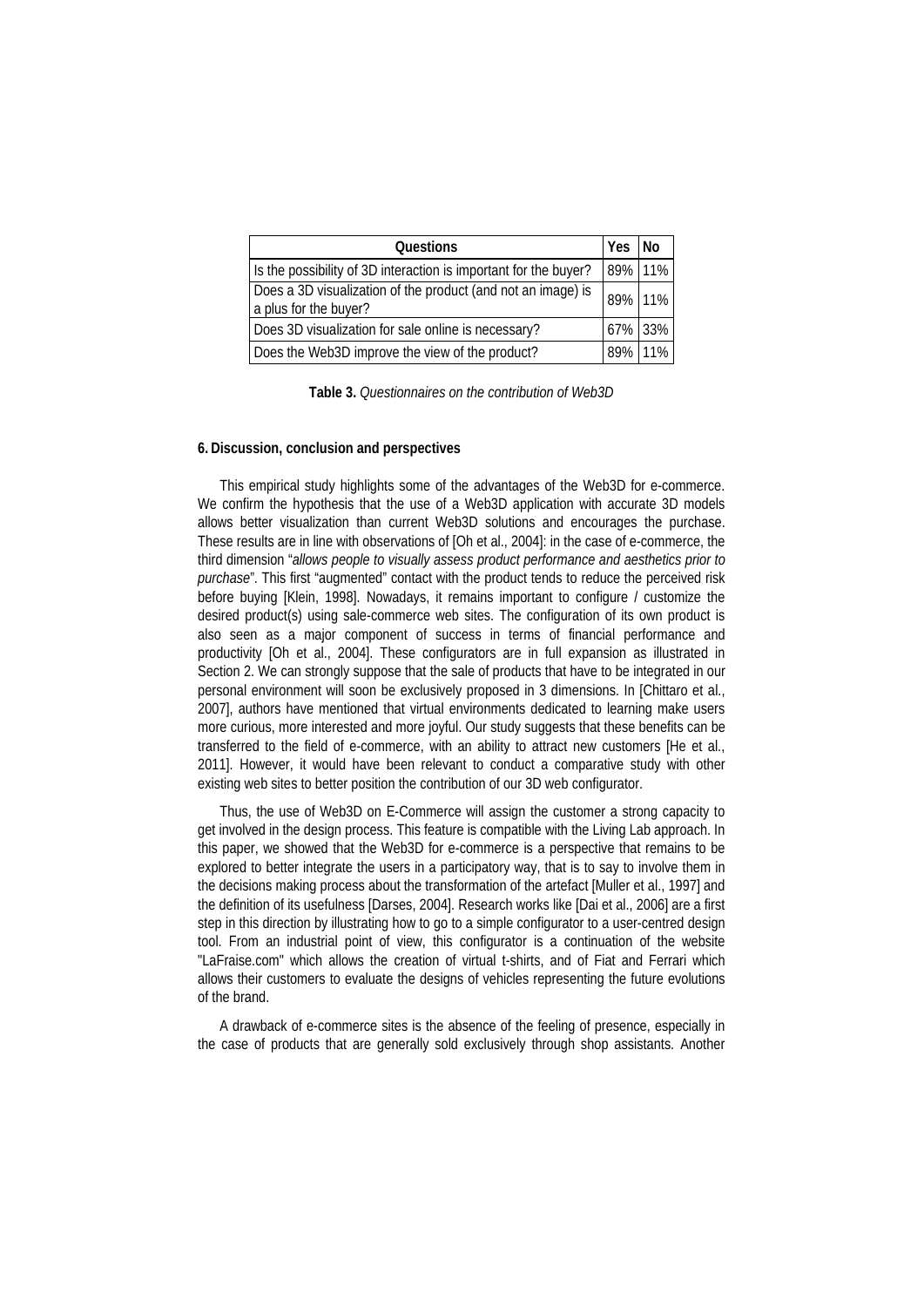perspective of the study concerns the addition of avatars to guide the user through the configuration of the portal as avatars have the advantage of introducing a social dimension [Chittaro et al., 2007].

Finally, the area of augmented reality opens new and promising perspectives. Emerging technologies such as smartphones and digital tablets like "iPad" are increasingly used to surf on the internet and are featured with at least one camera, which makes them ready for augmented reality applications. Currently, we find lot of applications coupled with GPS, as for example helps in finding shops or restaurants in the street by adding contextual information to the real environment. Moreover these devices could extend the uses of such web configurator to an in situ gates' configuration. The remaining problem is to develop robust and simple to use markerless solutions compatible on one hand with Internet constraints (bandwidth) and with low computation capabilities of mobile platforms on the other hand.

#### Acknowledgement

We thank the participants for their contribution to this empirical study. Additionally, their feedback and their various comments allowed us to improve our configurator. We also thank Groupe Maine for providing us with the necessary resources to design the application.

## **7. Bibliography**

Allard-Poesi F., Perret V., *La Recherche-Action*, Paris, E-Theque, 2003.

- Berners-Lee T., Hendler J., Lassila O., "The Semantic Web", *Scientific American Magazine*, 2001.
- Baldwin C., Von Hippel E., "Modeling a paradigm shift: from producer innovation to user and open collaborative innovation", Organization Science, vol. 22, n° 6, 2012, p.1399-1417.
- Brenton H., Hernandez J., Bello F., Strutton P., Purkayastha S., Firth T., Darzi A., "Using multimedia and Web3D to enhance anatomy teaching", *Computers & Education*, vol. 49, n° 1, 2007, p. 32-53.
- Byrne J., Heavey C., Byrne P.J., "A review of Web-based simulation and supporting tools", *Simulation Modelling Practice and Theory*, vol. 18, n° 3, 2010, p. 253-276.
- Chen C., "Individual differences in a spatial-semantic virtual environment", *Journal of the American Society for Information Science*, vol. 51, n° 6, 2000, p. 529-542.
- Chittaro L., Ranon R., "Web3D technologies in learning, education and training: motivations, issues, opportunities", *Computers & Education*, vol. 49, n° 1, 2007a, p. 3-18.
- Chittaro L., Ranon R., "Adaptive 3D web sites", In P. Brusilovsky, A. Kobsa and W. Nejdl (Eds.), *The adaptive web, Lecture Notes in Computer Science*, vol. 4321, 2007b, p. 433-462.
- Cho A., "What is Web 3.0? The next generation web: search context for online information" [Online], available at: http://internet.suite101.com/article.cfm/what\_is\_web\_30, 2008.
- Dai K., Li Y., Han J., Lu X., Zhang S., "An interactive web system for integrated three-dimensional customization", *Computers in Industry*, vol. 57, n° 8, 2006, p. 827-837.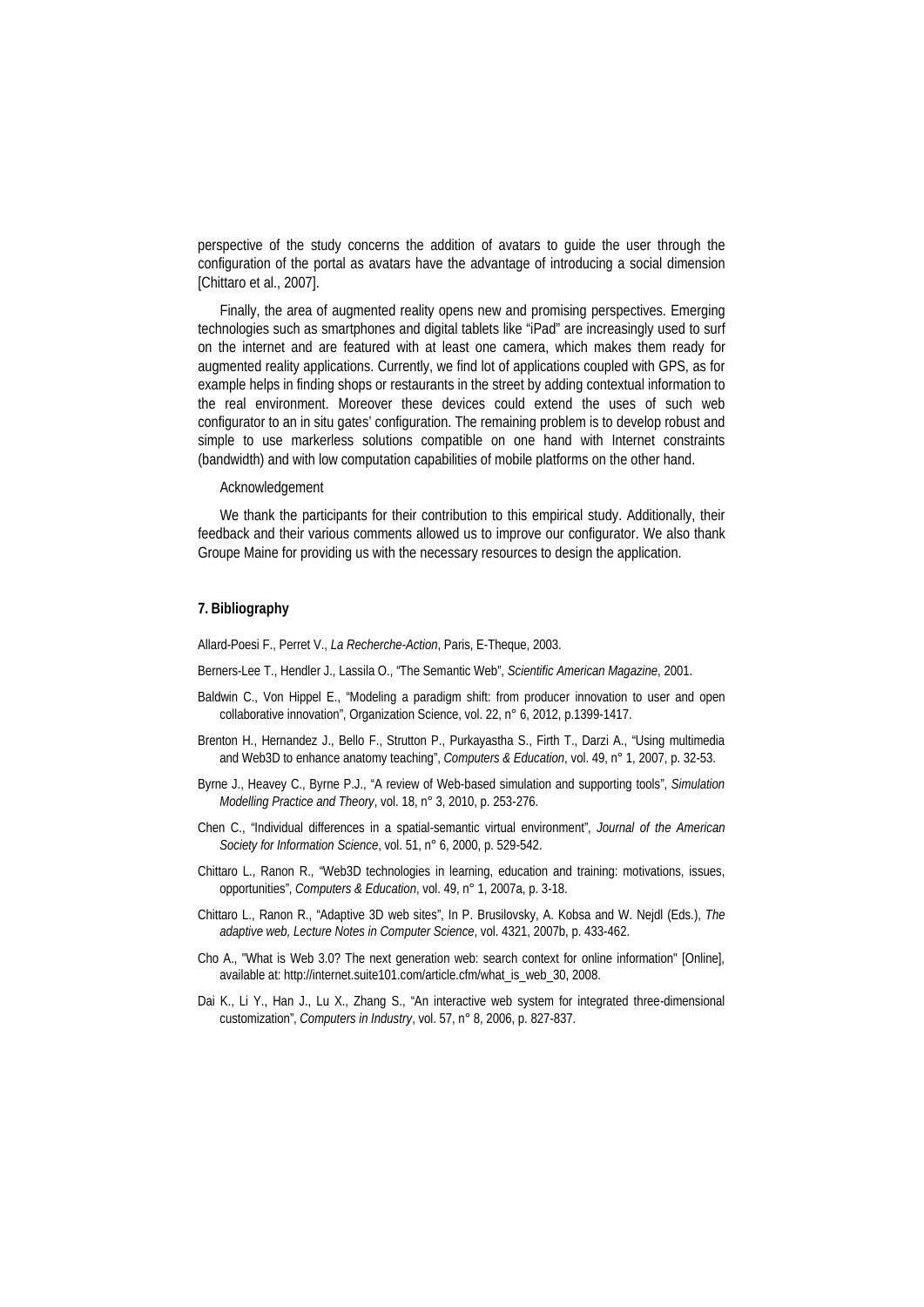- Darses F., "La conception participative : vers une théorie de la conception centrée sur l'établissement d'une intelligibilité mutuelle", In J. Caelen and P. Mallein (Eds.) *Le consommateur au cœur de l'innovation : la conception participative*, 2004, Editions du CNRS.
- Fomenko V., Generating virtual reality shops for e-commerce, Master thesis, Department of Computer Science, Faculty of Science, Vrije Universiteit Brussel, 2006.
- He Y., Zhang M., "Multi-user 3D Based Framework for E-Commerce", *Transactions on Edutainment V, Lecture Notes in Computer Science*, vol. 6530, 2011, p. 202-213.
- Hughes S., Brusilovsky P., Lewis M., "Adaptive navigation support in 3D e-commerce activities", *Proceedings of Workshop on Recommendation and Personalization in eCommerce at the 2nd Conference on Adaptive Hypermedia and Adaptive Web-Based Systems AH '2002*, 2002, p. 132- 139.
- Kekre H.B., Thepade S., Deshmukh B., "WEB 3.0 the Astonishing 'Avtar' of Web*", TechnoPath: Journal of Science Technology and Management*, vol. 1, n° 2, 2009.
- Klein L.R., "Evaluating the potential of interactive media through a new lens: search versus experience goods", *Journal of Business Research*, vol. 41, n° 3, 1998, p. 195-203.
- Loeffler C.E., Anderson T., *The virtual reality casebook*, New York, John Wiley & Sons, 1994.
- Makris L., Karatzoulis N., Tzovaras D., "A DIYD (Do It Yourself Design) e-commerce system for vehicle design based on ontologies and 3D visualization", *Proceedings of the 2007 Conference on Emerging Artificial Intelligence Applications in Computer Engineering: Real Word AI Systems with Applications in eHealth, HCI, Information Retrieval and Pervasive Technologies*, I. Maglogiannis, K. Karpouzis, M. Wallace and J. Soldatos (Eds.), 2007, Amsterdam, IOS Press, p. 114-130.
- Martin B., "Introduction au World Wide Web", *Techniques de l'Ingénieur, traité informatique*, vol. H2908, France, 2001, p. 1-36.
- Messick S., *Individuality in Learning*, Jossey-Bass, 1976.
- Muller M.J., Haslwanter J.H., Dayton T., "Parcipatory Practices in the Software Lifecycle", In L. P. Helander (Ed.) *Handbook of Human Computer Interaction*, Amsterdam, Elsevier Science, 1997, p. 255-297.
- Oh H., Yoon S., Hawley J., "What virtual reality can offer to the furniture industry?", *Journal of Textile and Apparel Technology and Management*, vol. 4, n° 1, 2004, p. 1-17.
- Pallot, M. (2009). The Living Lab Approach: A User Centred Open Innovation Ecosystem. Webergence Blog Retrieved January 2011<http://www.cwe-projects.eu/pub/bscw.cgi/715404>
- Pallot, M., Trousse, B., Senach, B., & Scapin, D. (2010). Living Lab Research Landscape: From User Centred Design and User Experience towards User Co-creation. Proceedings of the Living Lab Summer School, Paris, August 2010.

Tavanti M., Lind M., "2D vs 3D, implications on spatial memory", *Proceedings of the IEEE Symposium on Information Visualization 2001 INFOVIS '01*, 2001, Washington, IEEE Computer Society, p. 139-145.

Vezzetti E., "Product lifecycle data sharing and visualisation: web-based approaches", International Journal of Advanced Manufacturing Technology, vol. 41, 2009, p. 613–630.